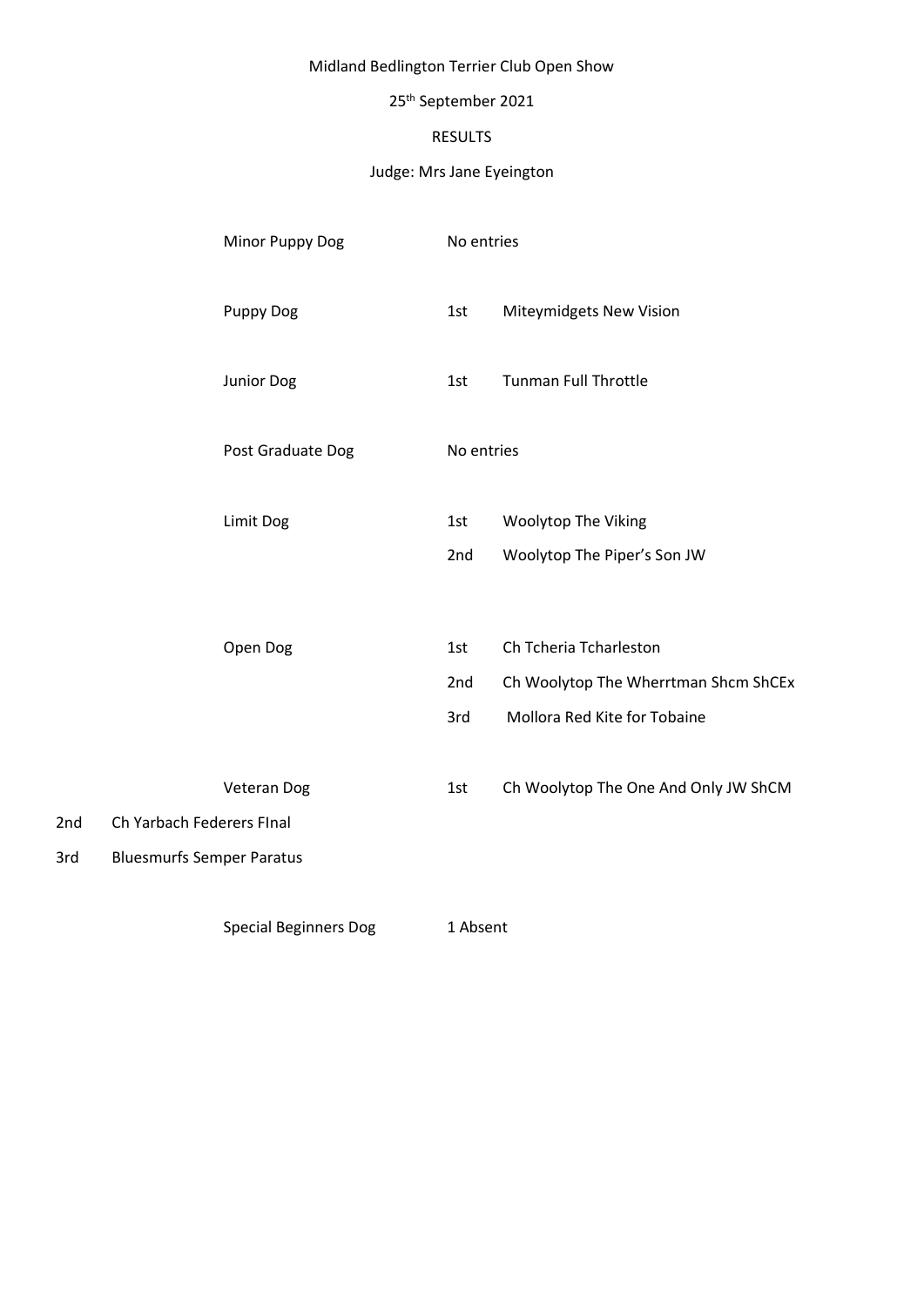Best Dog

#### Tcheria Tcharleston

Reserve Best Dog

# Woolytop The Viking

#### Best Puppy Dog

# Miteymidgets New Vision

#### Best Veteran Dog

### Ch Woolytop The One And Only JW ShCM

#### Best Special Beginners Dog

### N/A

| Minor Puppy Bitch          | 1st | Miteymidgets New Varient                      |  |
|----------------------------|-----|-----------------------------------------------|--|
|                            | 2nd | Miteymidgets New Direction                    |  |
| Puppy Bitch                | 1st | Miteymidgets New Direction                    |  |
| Junior Bitch               | 1st | Toolbox Yes Why Not at Squidlyannes (Imp Swe) |  |
|                            | 2nd | Miteymidgets Twenty Twenty                    |  |
|                            |     |                                               |  |
| <b>Post Graduate Bitch</b> | 1st | Miteymidgets Little Hottie at Squidlyannes    |  |
|                            | 2nd | Rathsrigg Rosabella for Tobaine               |  |
|                            | 3rd | Paceypaws Patricia                            |  |
|                            | Res | <b>Bisbee Mother's Pride</b>                  |  |
|                            |     |                                               |  |
| Limit Bitch                | 1st | Woolytop Leading Lady                         |  |
|                            | 2nd | <b>Tunman Shine Amite</b>                     |  |
|                            | 3rd | Timberrose Rhapsody in Blue ShCM              |  |
|                            | Res | Miteymidgets Tiewie                           |  |
|                            | Vhc | Pengerrig Pure Heart                          |  |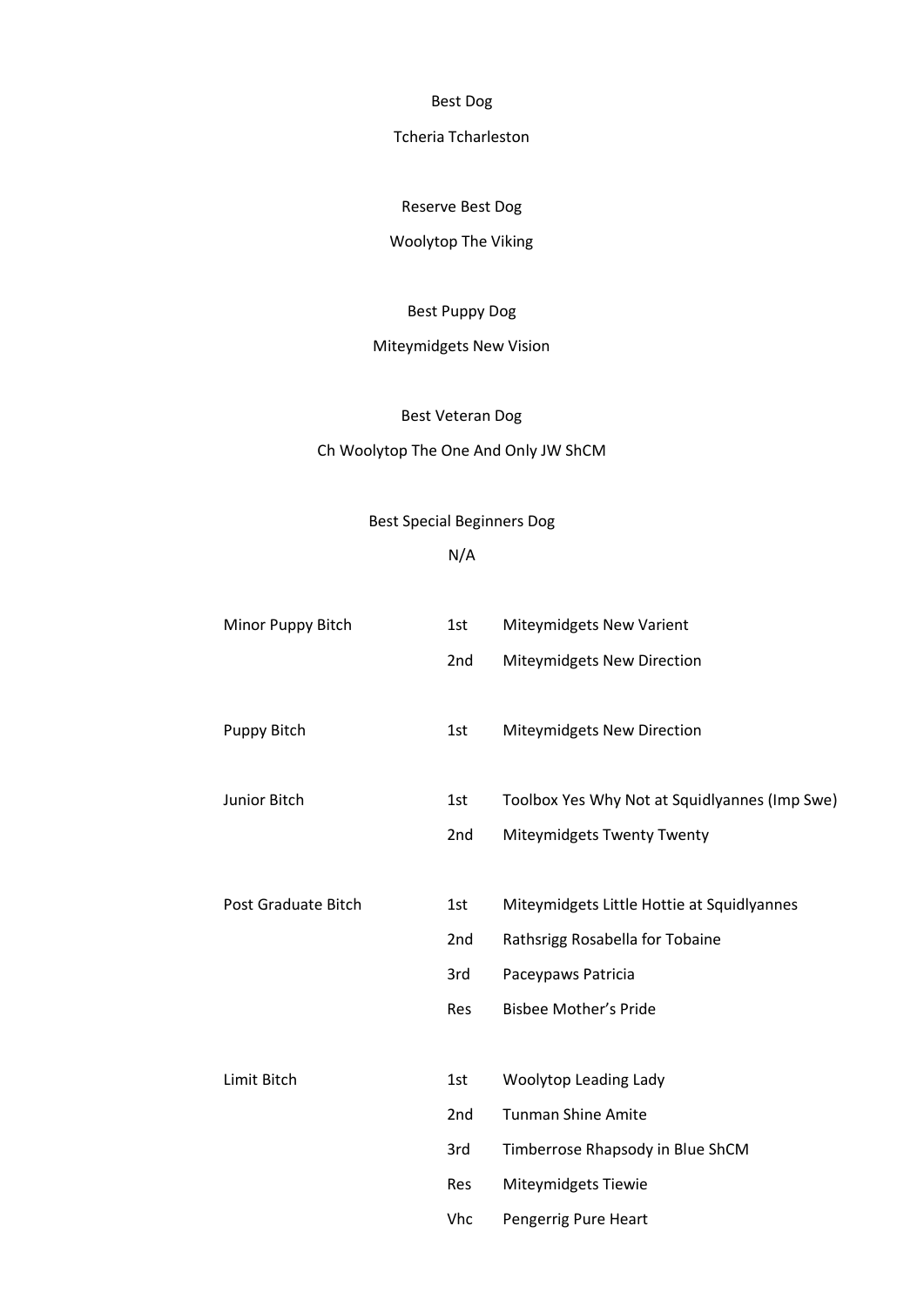| Open Bitch                     | 1st | Jobanker Virtuous Veronica                    |
|--------------------------------|-----|-----------------------------------------------|
|                                | 2nd | Aireview Limelight Of Tunman                  |
|                                | 3rd | Bowlingbrook Makingwhoopi                     |
|                                | Res | Miteymidgets Love In Bloom JW                 |
|                                |     |                                               |
| Veteran Bitch                  | 1st | Miteymidgets Nations Unite at Jukenblu        |
|                                | 2nd | <b>Tcheria Tydfil Of Pengerrig</b>            |
|                                | 3rd | Nebcrackers Rosie Blue At Timberose ShCM      |
|                                |     |                                               |
| <b>Special Beginners Bitch</b> | 1st | Jobanker Virtuous Veronica                    |
|                                | 2nd | Toolbox Yes Why Not at Squidlyannes (Swe Imp) |
|                                | 3rd | Paceypaws Patricia                            |
|                                | Res | Miteymidgets New Direction                    |

#### Best Bitch

Miteymidgets Nations Unite at Jukenblu

Reserve Best Bitch

## Woolytop Leading Lady

Best Puppy Bitch

### Miteymidgets New Varient

#### Best Veteran Bitch

Miteymidgets Nations Unite at Jukenblu

### Best Special Beginners Bitch

#### Jobanker Virtuous Veronica